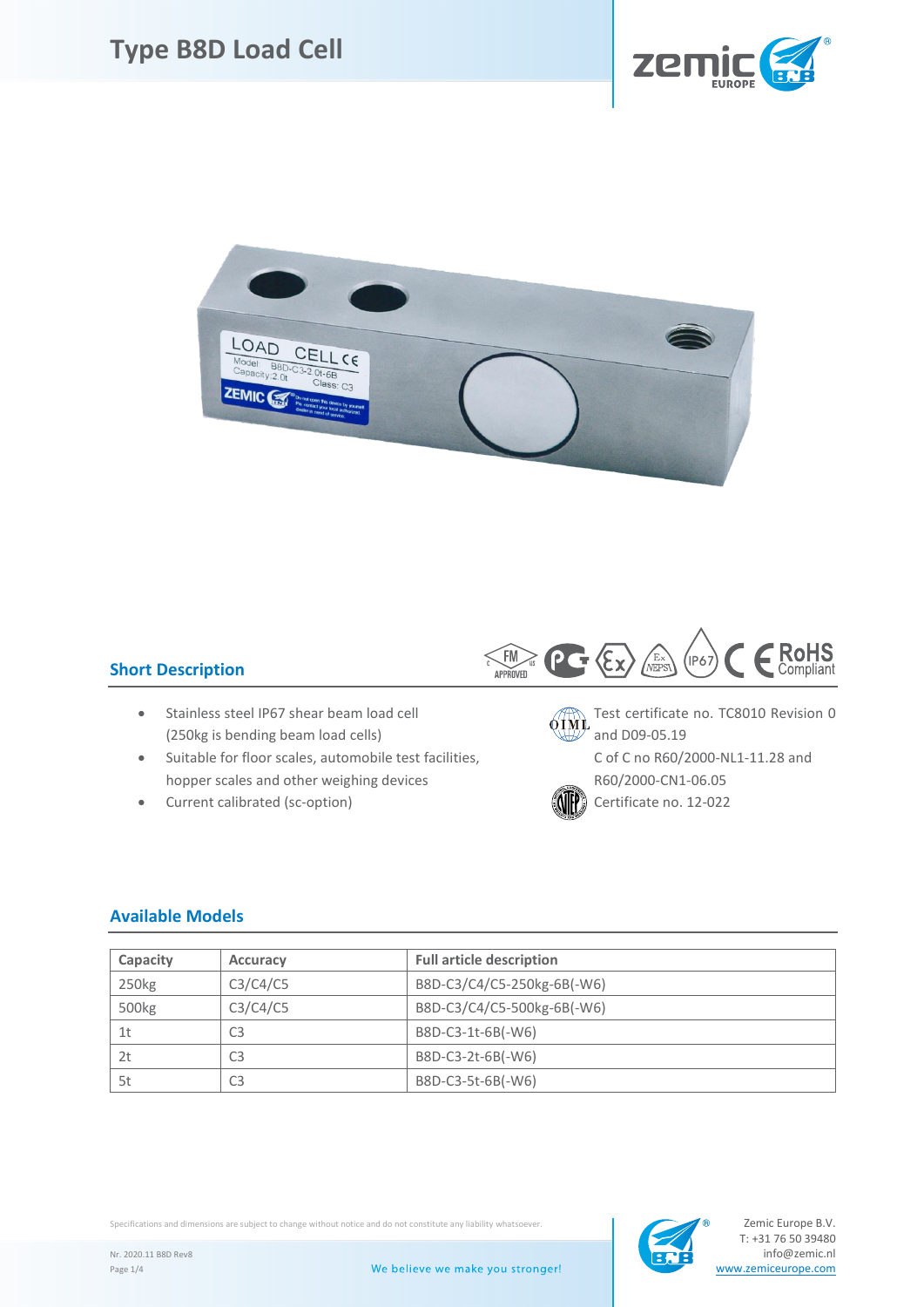

## **Technical Specifications B8D**

| <b>Accuracy Class</b>                          |                         | OIML R60 C3                                 |                   |                    | OIML R60 C4        | OIML R60 C5                                               |  |
|------------------------------------------------|-------------------------|---------------------------------------------|-------------------|--------------------|--------------------|-----------------------------------------------------------|--|
| <b>Output Sensitivity ( = FS)</b>              | mV/V                    | $3.0 \pm 0.008$                             |                   |                    |                    |                                                           |  |
| <b>Maximum Capacity (Emax)</b>                 | t                       | 0.5,<br>5<br>0.25<br>1, 2                   |                   | 0.25, 0.5          |                    |                                                           |  |
| <b>Max. Number of Load Cell Intervals</b>      | $n_{LC}$                | 3000                                        |                   | 4000               | 5000               |                                                           |  |
| Ratio of min. LC Verification Interval         | $Y = E_{max} / V_{min}$ | 10000                                       | 7500              | 9000               | 10000              | 10000                                                     |  |
| <b>Combined Error</b>                          | %FS                     | $\leq$ $\pm$ 0.023                          |                   |                    | $\leq$ $\pm$ 0.018 | $\leq$ $\pm$ 0.014                                        |  |
| Creep Error (30 minutes)                       | %FS                     | $\leq$ $+$ 0.016                            |                   | $\leq$ $\pm$ 0.012 | $\leq$ $\pm$ 0.012 |                                                           |  |
| <b>Temperature Effect on Zero (ZTC)</b>        | %FS/10°C                | $\leq$ 0.015                                |                   |                    | $\leq$ $\pm$ 0.010 | $\leq$ $\pm$ 0.014                                        |  |
| <b>Temperature Effect on Sensitivity (STC)</b> | %FS/10°C                | $\leq$ $\pm$ 0.011                          |                   |                    | 50.009             | $\leq$ $\pm$ 0.007                                        |  |
| <b>Zero Balance</b>                            | %FS                     | $\leq\pm 1.0$                               |                   |                    |                    |                                                           |  |
| Safe Overload                                  | %FS                     | 150                                         |                   |                    |                    |                                                           |  |
| <b>Ultimate Overload</b>                       | %FS                     | 300                                         |                   |                    |                    |                                                           |  |
| <b>Maximum Deflection</b>                      | mm                      | $^{\sim}$ 0.2 – 0.3                         |                   |                    |                    |                                                           |  |
| <b>Excitation, Recommended Voltage</b>         | $\vee$                  | $5~^{\sim}~12$                              |                   |                    |                    |                                                           |  |
| <b>Excitation, Maximum Voltage</b>             | $\vee$                  | 18                                          |                   |                    |                    |                                                           |  |
| <b>Input Resistance</b>                        | Ω                       | $350 \pm 3.5$                               |                   |                    |                    |                                                           |  |
| <b>Output Resistance</b>                       | Ω                       | $350 \pm 3.5$                               |                   |                    |                    |                                                           |  |
| <b>Insulation Resistance (50V)</b>             | $M\Omega$               | >5000                                       |                   |                    |                    |                                                           |  |
| <b>Compensated Temperature</b>                 | $^{\circ}$ C            | $-10$ ~ + 40                                |                   |                    |                    |                                                           |  |
| <b>Operating Temperature</b>                   | $^{\circ}$ C            | $-35$ ~ + 65                                |                   |                    |                    |                                                           |  |
| <b>Storage Temperature</b>                     | $^{\circ}$ C            | $-40$ ~ + 80                                |                   |                    |                    |                                                           |  |
| <b>Load Cell Weight</b>                        | kg                      | $0.25t - 2t$ : 0.9 $\approx$ 1.1<br>5t: 1.6 |                   |                    |                    |                                                           |  |
| <b>Element Material</b>                        |                         |                                             | Stainless Steel   |                    |                    |                                                           |  |
| Ingress Protection (acc. to EN 60529)          |                         |                                             | <b>IP67</b>       |                    |                    |                                                           |  |
| <b>Recommended Torque on Fixation Bolts</b>    | Nm                      |                                             | M12:75<br>M20:450 |                    |                    |                                                           |  |
| <b>ATEX classification (optional)</b>          |                         |                                             |                   |                    |                    | II1G Ex ia II1C T4 II1D Ex iaD 20 T73°C II3G Ex nL IIC T4 |  |

## **Wiring**

#### **Features:**

Cable type: Shielded, 4 conductor cable , conductor AWG 22 Cable diameter: Ø 5.0mm Cable length: 6m Cable jacket: Polyurethane Shield not connected to element

#### **4-Wire Connection Diagram**



Specifications and dimensions are subject to change without notice and do not constitute any liability whatsoever.

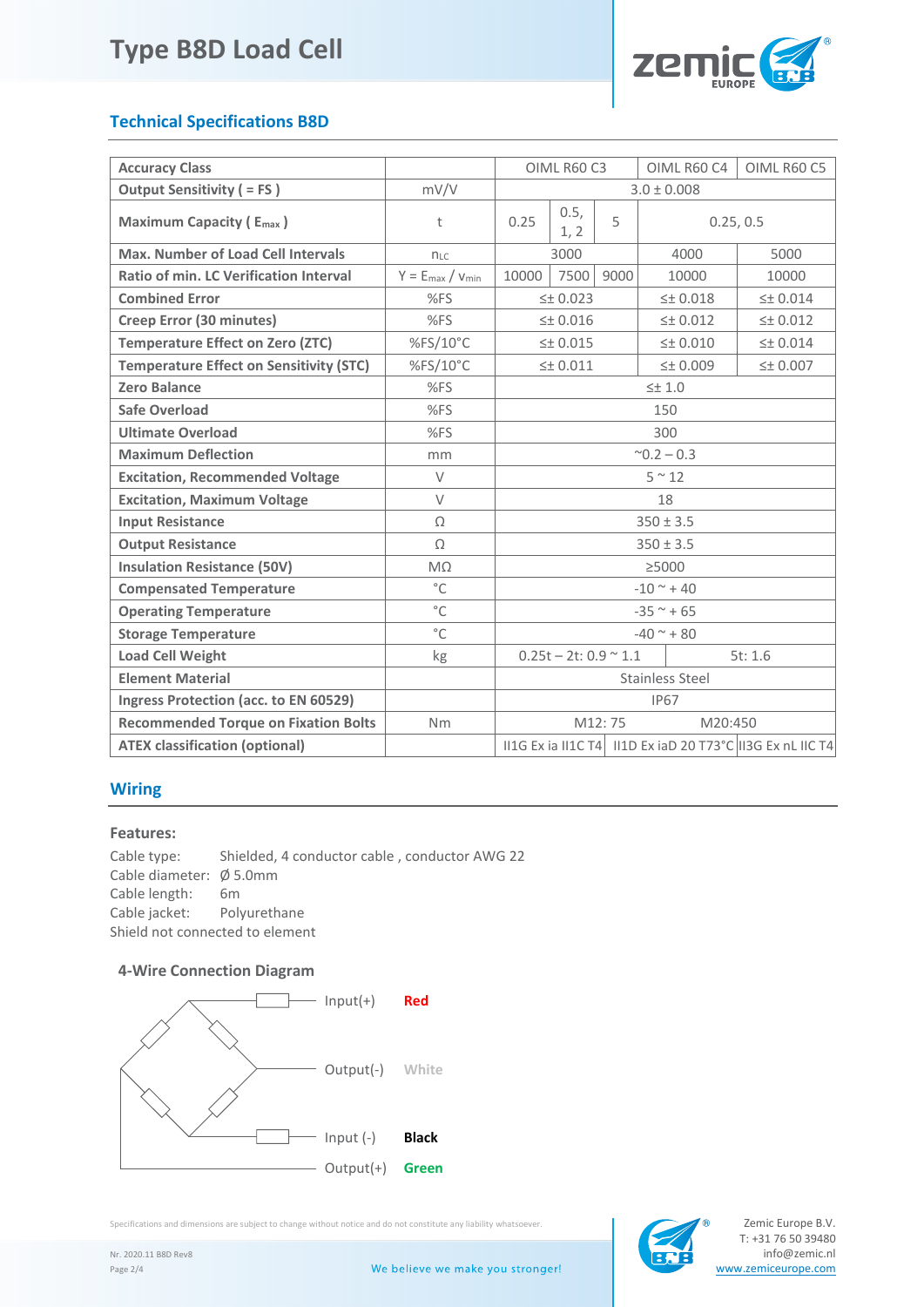# **Type B8D Load Cell**



## **Dimensions in mm**















| <b>Dimension</b><br>Capacity |       | L1   | L <sub>2</sub> | L3   | d     | н     | W     | D     | H1    | H <sub>2</sub>               | L4                              | M   |
|------------------------------|-------|------|----------------|------|-------|-------|-------|-------|-------|------------------------------|---------------------------------|-----|
| 0.25t                        | 130.0 | 15.7 | 25.4           | 76.2 | 13.46 | 28.45 | 30.73 | 13.46 | 14.23 | 30.23                        | 57.15                           | M12 |
| $0.5t-2t$                    | 130.0 | 15.7 | 25.4           | 76.2 | 13.46 | 31.32 | 31.32 | 13.46 | 15.57 | $\qquad \qquad \blacksquare$ | $\hspace{0.1mm}-\hspace{0.1mm}$ | M12 |
| 5t                           | 171.5 | 19.1 | 38.1           | 95.2 | 20.65 | 36.83 | 36.83 | 20.65 | 17.78 | $\qquad \qquad \blacksquare$ | -                               | M20 |

Specifications and dimensions are subject to change without notice and do not constitute any liability whatsoever.<br>T: +31 76 50 39480